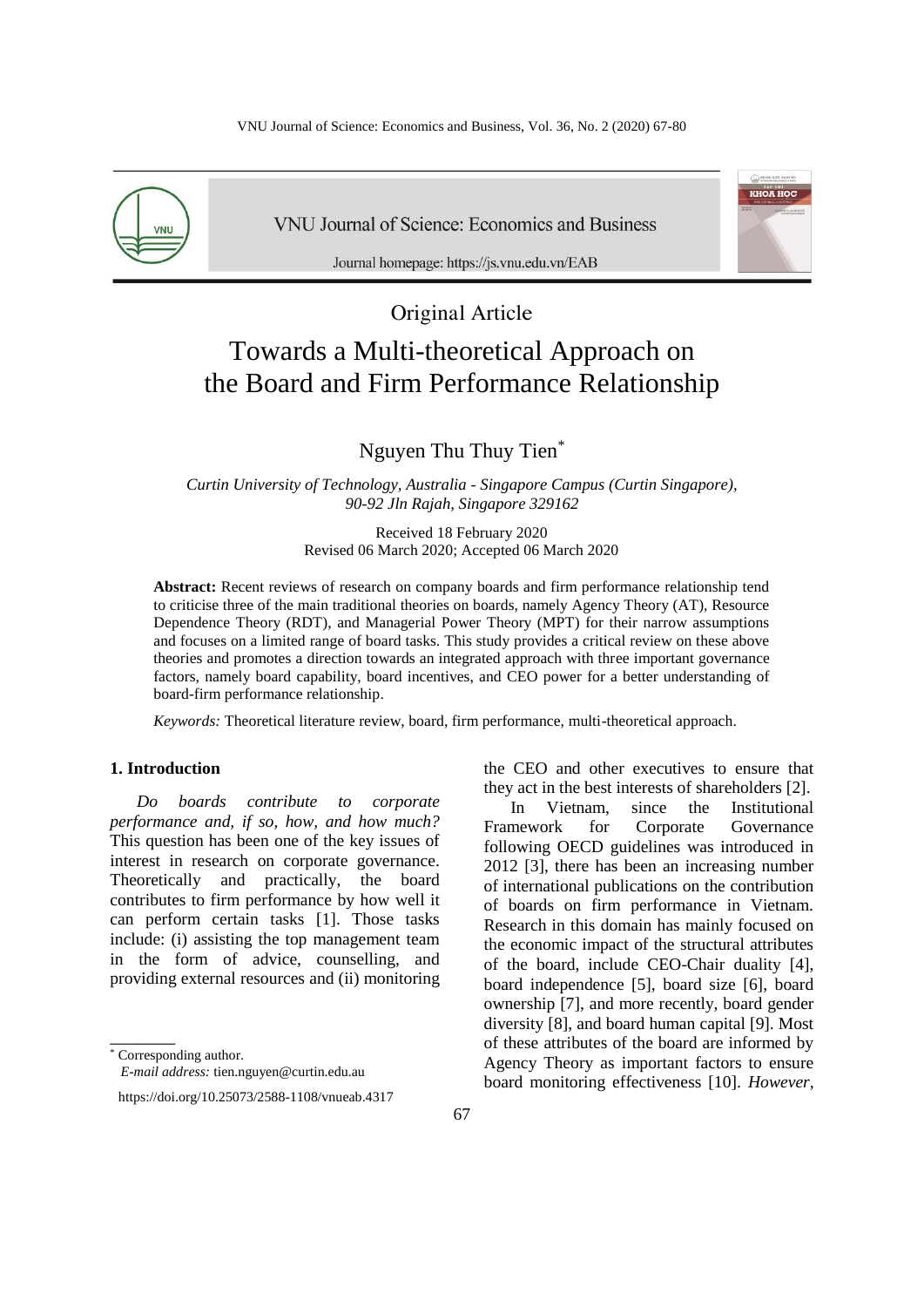*this literature in Vietnam is still scarce in quantity, and inconsistent in quality*. Research on board-firm performance in Vietnam has not been able to provide a consensus answer as to whether, and which characteristics of the board can improve firm performance. For instance, some studies found board independence placing a positive impact on firm performance [11, 12], yet other studies found this relationship to be negative [13, 14], or not statistically significant [15]. Similarly, board size, duality, gender diversity are found to increase firm performance in some studies [7, 16]; yet, they are found to reduce firm performance or place no significant effect in other studies [7, 15, 17]. These inconsistent findings might be attributed to several reasons, ranging from the lack of theoretical foundation in most of the prior empirical research, the heavy reliance on Agency Theory proposition, to the less rigorous in research design and data analysis. Of which, *the absence of theories in most of research on board-firm performance in Vietnam might be largely attributed to this problem*. Theoretical background and assumptions seem to be absent in the vast majority of prior empirical research in this literature. Very few studies developed their hypotheses on a solid theory [4, 6, 7, 9] and even fewer studies look into the impact of the board on firm performance from a multiple theoretical perspective [18, 19]. This problem of research on board - firm performance in Vietnam is similar to what Korac-Kakabadse, Kakabadse [20] pointed out 20 years ago in their review of board-firm performance research across the globe. Consequently, the lack of theory-driven empirical research in Vietnam leads to the lack of a systematic and comprehensive view of whether, how and why the board can make a difference to organisational performance, which then translates to weakly developed hypotheses, less rigorous research design, and inconclusive findings, and results in a literature that is lagged way behind the current world knowledge in the field.

In a global context, widely invoked corporate governance theories, such as Resource Dependence Theory, Agency Theory, or Managerial Power Theory, have contributed considerably to understanding the relationship between shareholders, the board, and the CEO, and to how this relationship plays out to influence firm performance. Each theory makes different assumptions on board functions, board actions, and the governance factors underpinning board effectiveness/ineffectivene ss [21]. However, by itself each of these theories provides a less than compelling explanation of the causal association between board composition and processes on the one hand, and firm performance, on the other [22]. Such conceptual limitations have been attributed variously to a narrow focus on a particular board task, which neglects the reality that the board performs multiple tasks at the same time [23], and to an overly-narrow view of the shareholders-board-CEO relationship, which is arguably more complex and dynamic than each theory assumes [24]. These shortcomings suggest the need to go beyond a single theoretic approach to incorporate multitheoretic perspectives as a means of providing a more complete understanding of the board-firm performance relationship. Such an approach promises to strengthen understanding of how and what board characteristics can make a difference to firm financial performance [25].

As such, this paper sets out to i) link board research in Vietnam and the broader literature on board in the world, ii) encourage future research in Vietnam to recognise the importance of theories in board-firm performance research, and iii) identify the important factors explaining the relationship between board and firm performance and iv) suggest the way forward for a more comprehensive view of board contribution to firm performance in Vietnam by moving towards a multi-theoretical framework in order to explain why and how the board contributes to firm performance. Such framework should recognise the multiple roles that the board undertakes and the multiple attributes that affect board task performance. With these goals, this paper stands to make significant contribution to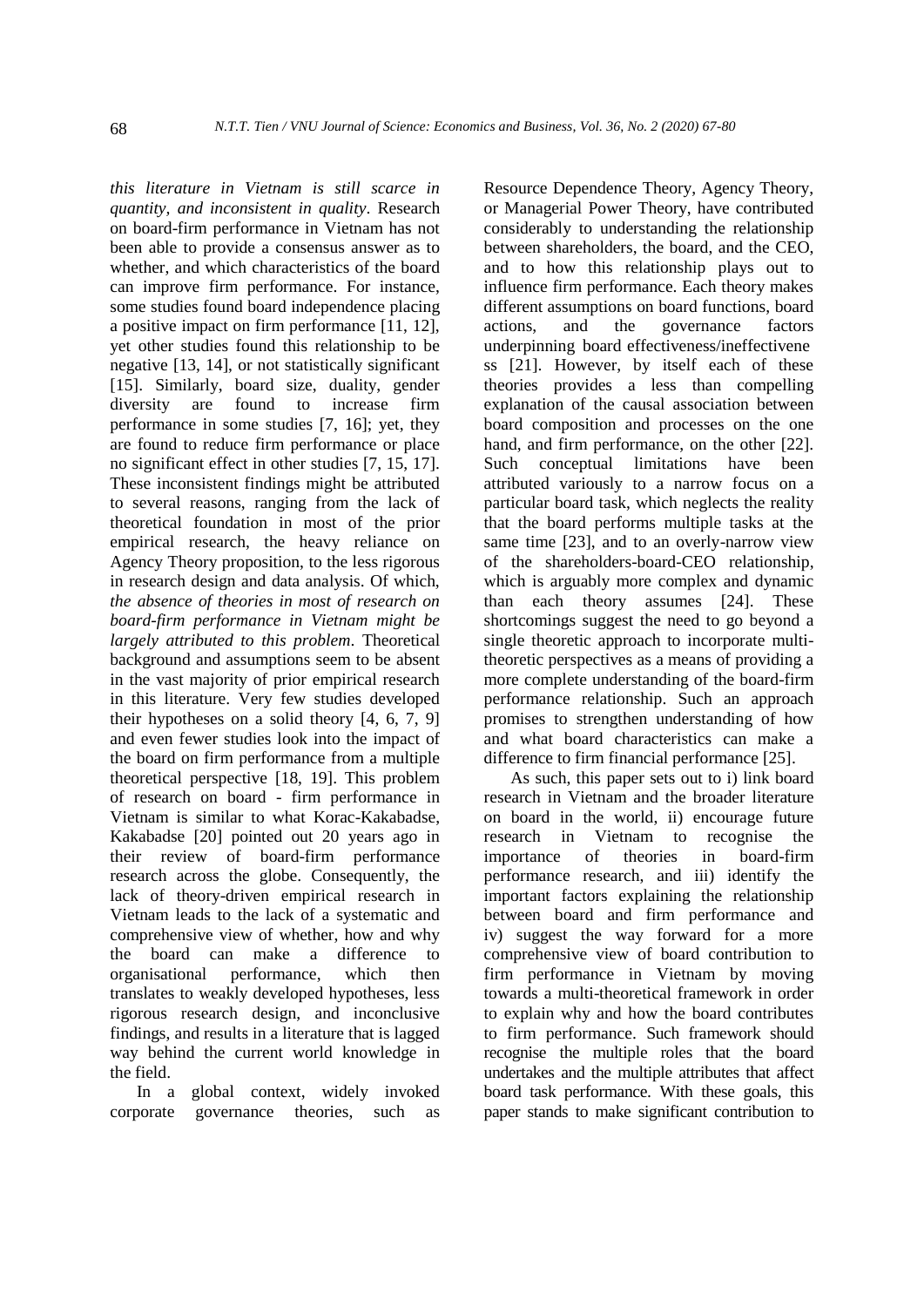research on board and firm performance in Vietnam.

In doing so, this paper seeks to better reflect the complex nature of the shareholders board - CEO relationship and provides a more dynamic way to look at how the board influences firm performance by addressing three questions:

*i) What are the most prominent theories that address the relationship between board and firm performance?* 

*ii) Are these theories well supported by empirical evidence?* 

*iii) What are the strengths and weaknesses of these theories? And* 

*iv) How can these theories be integrated to better explain the contribution of board to firm performance?*

As a literature review study in nature, the methodological steps of this paper are as follow. Firstly, the author conducted a wide search for both empirical and theoretical studies on board - firm performance relationship on multiple databases including ProQuest, Science Direct, Wiley, Google Scholar, Web of Science and Business Source Complete with predetermined key words, for example, boards/board of directors/corporate boards, firm performance, Agency Theory, Resource Dependence Theory, Managerial Power Theory,… Secondly, using critical analytical approach, the author thoroughly reviewed each of the theory and thirdly, on the basis of the critical review, the author combined the three theories together and suggested three important input and contextual variables to explain boardfirm performance relationship.

#### **2. Resource Dependence Theory**

#### *2.1. Theoretical Background*

Resource Dependence Theory adopts the contingency approach to emphasise the importance of context in studying organisational behaviour and processes. According to Resource Dependence Theory, an organisation is bounded by networks of interdependencies and social relations. The need for resources and information makes the company dependent on the surrounding *"ecology of organisations"* [26]. This web of interdependencies reduces an organisation's autonomy and constrains its capacity to independently secure its future. As such, an organisation's survival is critically dependent on how well it can cope with and leverage environmental opportunities, challenges and uncertainties [26].

Resource Dependence Theory posits that the board is a strategic vehicle to create linkages to the organisation's external environment. According to Pfeffer and Salancik (1978) [26], the board can assist the company to minimise environmental uncertainties by serving as boundary spanners and providing the top management with valuable information and access to external resources [27].

Classic Resource Dependence Theory depicts board composition, mainly board size, types of directors (insiders/outsiders), and interlocking directorships as the rational responses of an organisation to its need for external resources [28]. Recent Resource Dependence theorists extend this line of argument by considering boards that are *"resource–rich*" in terms of human capital and social capital as an indicator of their capability of the board to perform their resource provision role [29]. Informed by Human Capital Theory, board human capital refers to the collective knowledge, skills, and expertise of all individuals on board [30]; while board social capital refers to the knowledge embedded in social networks that directors build up by having multiple board seats [31]. It is proposed that the collective human and social capital of the board, which together constitute *"board capital"*, is a critical predictor of how well the board can perform both resource provision and controlling tasks, which in turn, can contribute to firm financial performance [32].

On this basis, Resource Dependence theorists see the board as an important resource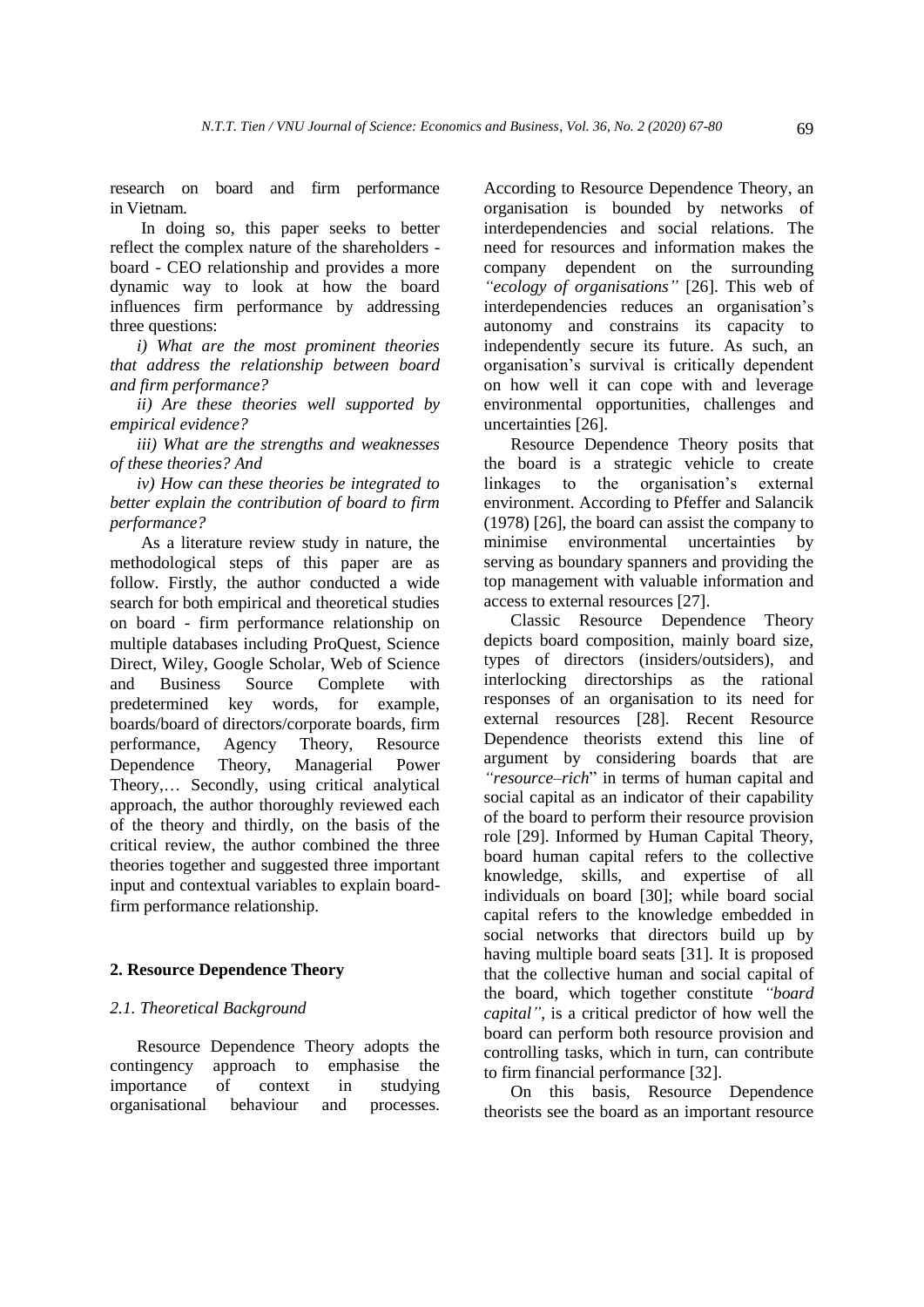in its own right; a resource which can provide the management team with valuable advice and information. Knowledgeable boards can use their unique human capital to substitute the organisation's need for external counselling and advice, which can reduce transactional costs and environmental dependencies [27]. Board social capital is seen as a strategic means to reduce environmental uncertainties. By sitting on multiple boards, directors can create a web of networks among companies. This web of networks allows directors to transfer information, knowledge, and resources from organisation to organisation. As a result of these interrelationships, firms can create linkages to the external environment, reduce environmental dependencies, and better cope with environmental uncertainties [33].

## *2.2. Empirical Evidence*

Although still less prominent than Agency Theory in the corporate governance research literature, Resource Dependence Theory does offer a distinctive explanation for how boards contribute to organisational effectiveness through their role in reducing environmental uncertainties, providing resources, and reflecting the environmental needs of an organisation [27]. For instance, in studies by Pfeffer [34], Dalton, Daily [35], and Certo, Daily [36], board size and composition were found to connect with the firm's environmental needs. Board human capital was found to reflect the organisation's changing need for information and knowledge when its external environment changes [37]. Board interlocks were proven to not only serve as an interorganisational channel of resource exchange, but also to act as a way to bring legitimacy to the firm [33]. Board human capital and/or social capital were found to be significant antecedents of organisational outcomes, such as R&D expense, strategic change and financial performance [29, 38].

Nevertheless, this literature remains relatively thin. There is a need for more empirical work to validate its propositions regarding the role of the board in contributing to firm financial outcomes in particular [21]. Recent studies have called for a deeper and richer understanding of the contribution of board capital to firm performance. *One of the ways to move forward is to build and test a multi-theoretic framework that captures the multiple tasks that the board perform and multiple attributes underpinning board effectiveness, while at the same time, keeping the central focus on board capital [32].*

# **3. Agency Theory**

# *3.1. Theoretical Background*

Agency Theory sees an organisation as a *'nexus of contracts'* and focuses chiefly on the *'agency relationship'* between two main actors: the principal (shareholders) and the agent (managers) [10]. Agency Theory posits that the separation of ownership and control in modern corporations creates a problem for owners as managers are self-seeking and utilitymaximising individuals whose goals and attitudes towards risk are structurally distinct from those of shareholders [10]. As such, according to Agency Theory, the primary purpose of corporate governance is to restrain agents' self-serving actions so as to minimise residual loss and protect shareholders' wealth from agent self-serving behaviour [39].

Agency theorists put much of their faith in the board as the locus of systematic decision control designed to reduce agency problems and associated costs. According to Fama and Jensen [40], the key antecedent of an effective board as an internal control mechanism is its incentives to monitor the top managers through the activities to monitor managers' actions, evaluate business proposals, appraise managers' performance, and determine managers' remuneration packages [40]. Agency theorists emphasise *board independence* as one of the key components in effective monitoring, with more independent boards assumed to undertake monitoring more diligently [39]. Operationally, board independence is mainly proxied by three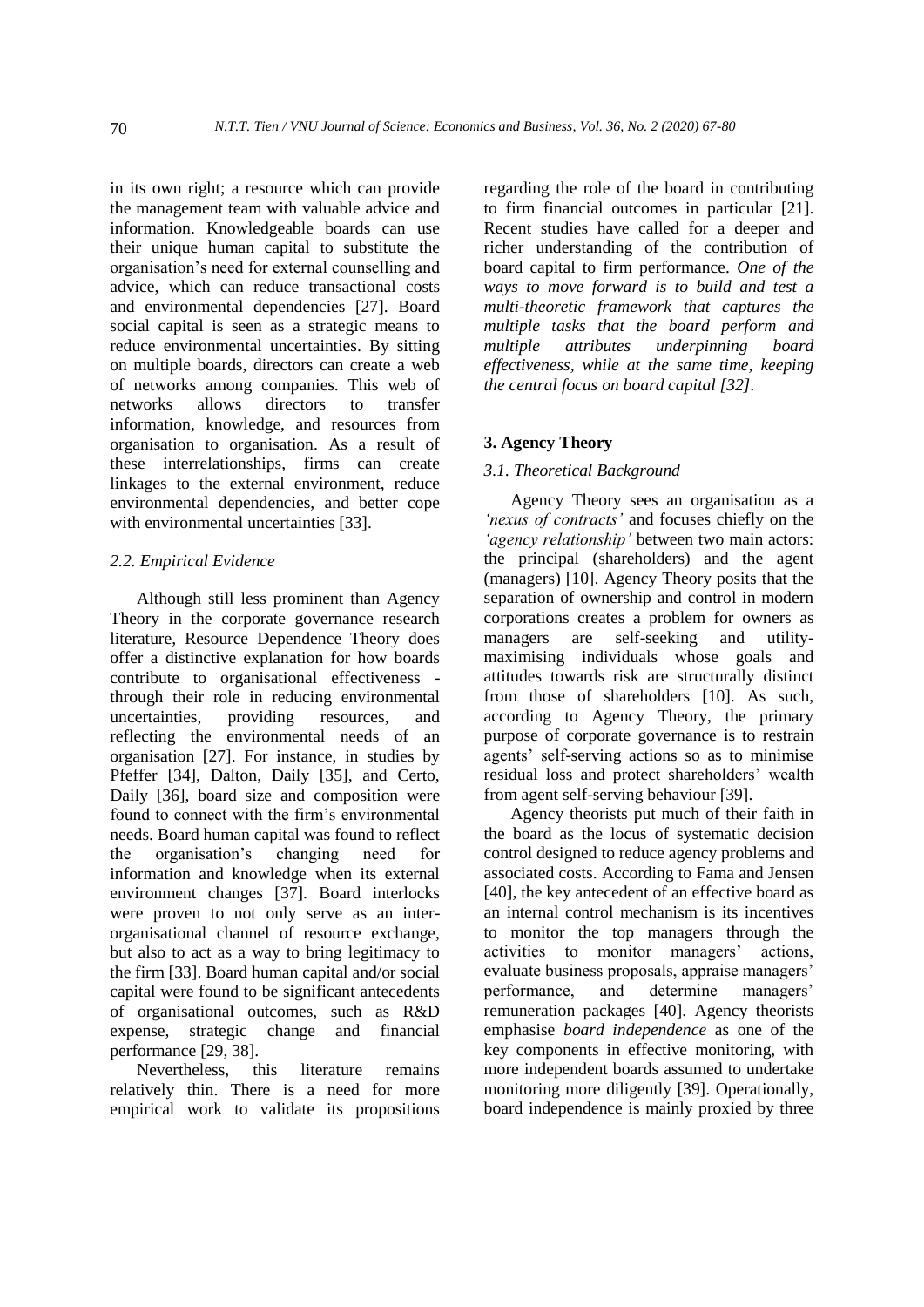characteristics: i) the number of independent directors; ii) the presence of independent leadership; and iii) the size of the board [39]. In particular, Agency Theory proposes that the board should consist of a majority of directors coming from outside the organisation with no prior or current managerial status with the firm, the CEO should not simultaneously hold the position of board chair and the board should be sizable since it is more difficult for the CEO to influence and manipulate a larger group [41, Recommendation 2.3].

Agency theorists also recognise the importance of financial incentives, including both equity holding and direct compensation, as important motivators for board members to assiduously monitor managerial performance [23]. Exposing directors to a degree of financial risk is assumed to align directors' outlook and actions more closely with that of the firm's owners, as *'nothing makes directors think like shareholders more than being shareholders'* [42, p. 497].

#### *3.2.Empirical Evidence*

Although Agency Theory features centrally in corporate governance theory and regulatory policy, it has been challenged both conceptually and empirically. Despite a strong influence to date in both research and corporate governance practices, there is as yet no conclusive proof that the board characteristics prescribed by Agency Theory do contribute, firstly, to board effectiveness and, secondly, to organisational outcomes [22]. Some studies have found a positive relationship between board independence and firm performance [43] but also imply that increasing the level of board independence leads to a diminishing marginal return point [44]. Other studies have found no significant relationship between board structure and performance, indicating that board independence neither improves nor inhibits firm performance [45]; nor helps to distinguish high–performing firms from poor-performing firms [46]. Nor is there conclusive evidence that board independence moderates CEO pay-forperformance [47]. The literature on CEO-Chair duality [see 48] also reports mixed findings, making it difficult to ascertain whether the two roles should be separated or combined, an ambiguity due in part to conflicting assumptions regarding independence and empowerment [49]. Imposing 'independence' practices on boards does not solve agency problems, but, rather, encourages the CEO to find other ways to collude with directors through interpersonal relationships and social interactions [50]. As to financial incentives, a review of the literature by Adams, Hermalin [23] suggests that instead of being a solution to agency problems, financial compensation might itself become one of Agency Theory's "unsolved-problems" by strengthening the managerial mindset of directors and consequently leading to collusion by managers and directors to the detriment of shareholders' interests [23].

In short, although Agency Theory has been the most influential theory in corporate governance research, both conceptually and empirically it remains contested terrain, with inconsistent findings regarding whether board independence and monitoring are beneficial to organisational outcomes. If anything, *the existing research findings indicate that the impact of board incentives to monitor organisational outcomes is more complex than orthodox Agency Theory would suggest and might be better understood by being examined in conjunction with other board characteristics, such as board capability* [38].

# **4. Managerial Power Theory**

#### *4.1.Theoretical Background*

While sharing Agency Theory's assumption about managers being opportunistic utility– maximising agents, Managerial Power Theory sees the board as irredeemably subservient to executives [21]. It is argued that modern corporations, by their nature, are characterised by an internal power imbalance between managers and directors. The diffusion of equity ownership and the growth in firm capitalisation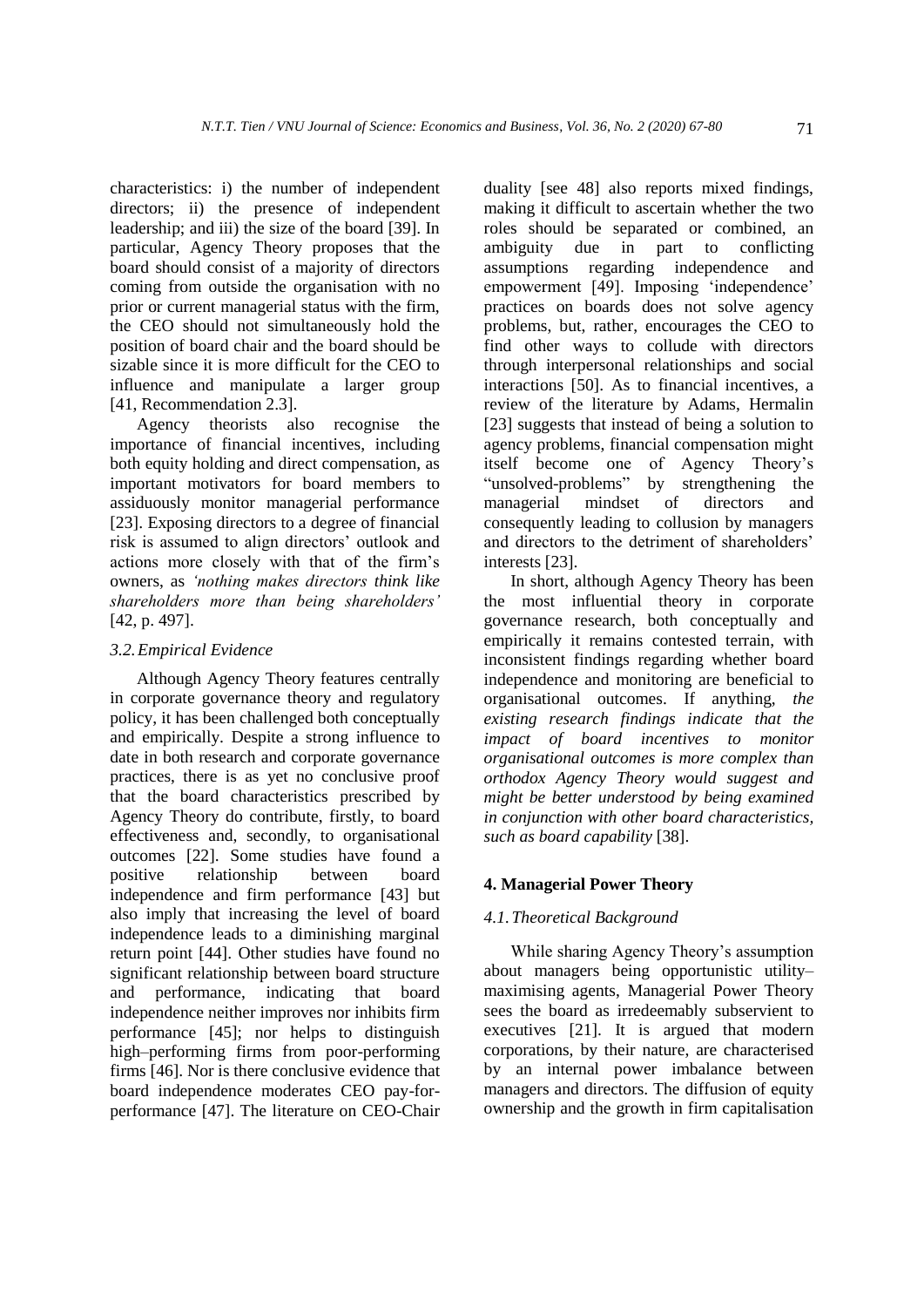(both the number of companies and the shares issued by companies) has contributed to the power of managers within the modern corporation. The same process has limited the board's ability to resist managers' influence and act as guardians of shareholders' interests [51]. In such circumstances, the power to dominate both daily operations and strategic decision making has come to reside increasingly with the CEO and the top management team [52]. Consequently, from this perspective, the board is said to be just a de jure rather than a de facto monitoring mechanism in the organisation with directors unable and unwilling to challenge or question the *powerful CEO* and his management team [53].

Managerial Power Theory offers several reasons for this power imbalance, including (1) the lack of ability of the board to perform their tasks; (2) the de facto power of the CEO to control information of the firm; (3) the power of the CEO to reward and benefit directors; (4) the lack of genuine independence of the board, and (5) the lack of incentives and time to monitor managers closely [51, 53].

## *4.2. Empirical evidence*

Managerial Power Theory propositions and predictions do have some support empirically. Different sources of CEO power have been investigated using certain proxies and indicators, including: CEO–chair duality, the number of directors appointed after a CEO's appointment, proportion of inside directors, CEO tenure, CEO human and social capital, CEO directorships, and CEO ownership [see 54]. It has been shown that a powerful CEO is likely to have significant influence over their own compensation as well as board performance [55]. Directors who have conflicts with CEOs expect not to be re–nominated to the board and are likely to reject offers to exit [56]. CEO compensation and director compensation have been found to be positively related, and this linkage reflects a level of 'cooperation' rather than firm performance [57]. Compensation committees were inclined to oversee a higher level of CEO compensation in those firms where the chair of the compensation committee was appointed following the appointment of the CEO [58].

The above evidence lends support to the claim the CEOs do still command power to intervene in or direct board decision making and board task performance in order to get what they want, including regarding their own compensation package. However, it is unclear whether a powerful CEO would reduce or enhance firm financial performance directly. Empirical findings on the direct relationship between CEO power and firm financial performance are mixed at best [48, 59]. These inconsistent findings are said to be attributable to either methodological issues, or the multi– faceted nature of CEO power, which can have both a positive and a dark side [59, 60]. Either way, *the difficulties in capturing a uniform and direct relationship between CEO power and firm performance, combined with most recent empirical works supporting the indirect moderating effect of CEO power on the relationship between board capital and organisational outcomes [61, 62] suggest that rather than having a direct impact, the influence of CEO power on firm performance should be understood as operating indirectly through other governance factors. One such factor is the productive capital possessed by the directors with whom the CEO is required to work*.

## **5. Limitations of Current Theories**

While each of the above three theoretical perspectives offer potentially useful insights into the association between the board and firm performance, each approach also has conceptual and empirical limitations. An illustration of how these three theories are criticised is presented in Table 1, which is adapted from the work of Stiles and Taylor [21]. A more thorough analysis on the limitations of Resource Dependence Theory, Agency Theory and Managerial Power Theory is presented in the sections below.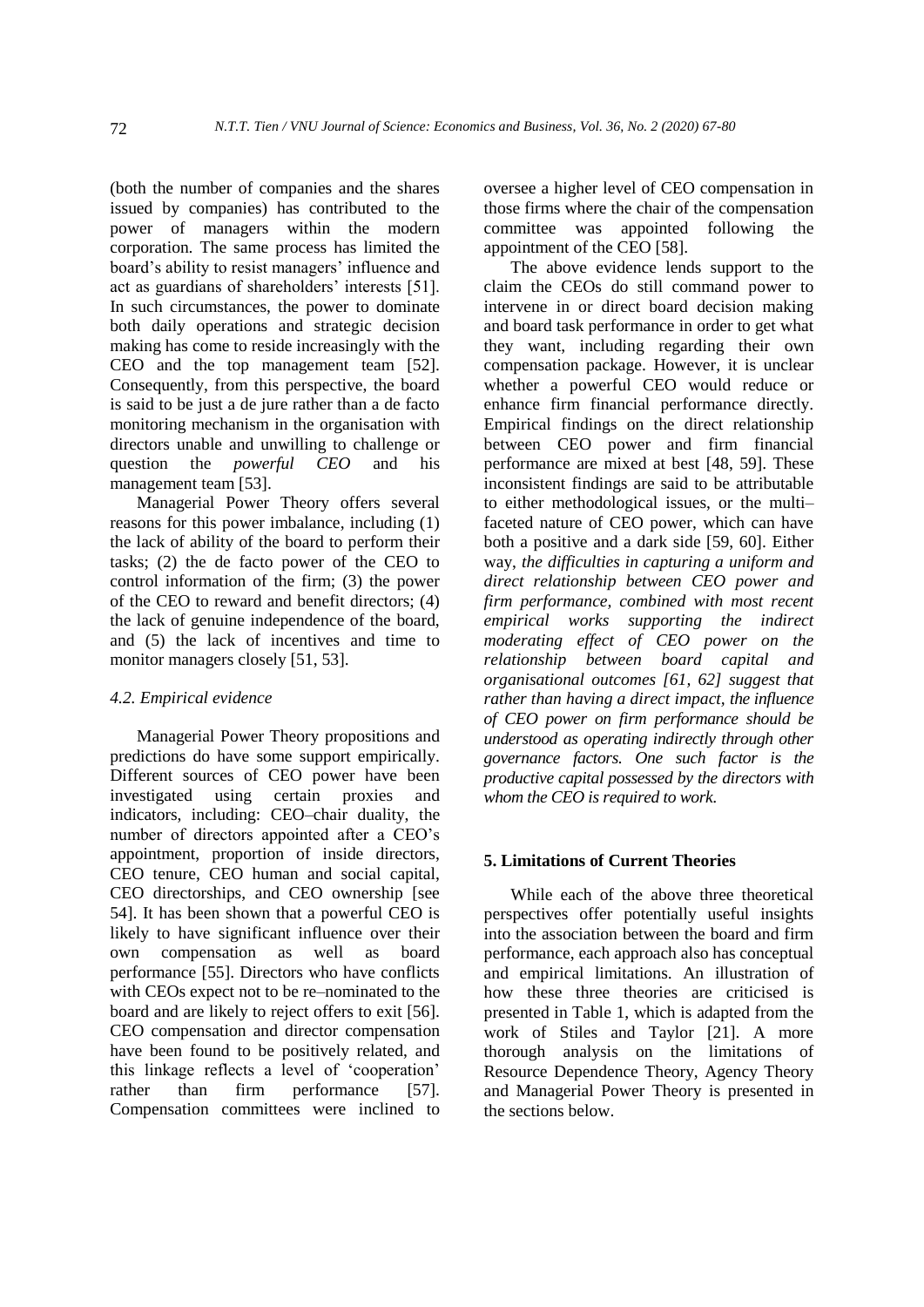#### *5.1.Resource Dependency Theory*

Resource Dependence Theory has been challenged on a number of fronts. Firstly, as a theory that still awaits empirical proof of concept, its overall validity and predictive reliability remain in question [63, pg. xvi]. Secondly, classic Resource Dependence Theory has been challenged for its heavy emphasis on the benefits of board interlocks without a full consideration of possible negative consequences of these interlocks; as well as its oversight of other governance factors that can influence the board's resource provision role [21]. While the focus on 'board capital' appears to have face validity in explaining the problem of resource interdependence among organisations, this line of argument requires further empirical testing.

Further, Resource Dependence Theory's focus on board ability overlooks questions of motivation or incentives for the board to perform its duties. As Casciaro and Piskorski [64, pg. 169] pointed out, '*the organisation's motivation to manage external dependencies does not necessarily coincide with its ability to do so*'. Accordingly, it has been suggested by Hillman, Withers [27] that, in order to gain a richer understanding of board performance and its contribution to organisational outcomes, future research should examine both *specific resources* that directors bring to the board and their *motivations* to contribute to board tasks.

| <b>Dimension</b>              | <b>Theoretical perspectives</b>                                                                                                                                                                                                                                         |                                                                                                                                                                                                                                    |                                                                                                                                                                                    |
|-------------------------------|-------------------------------------------------------------------------------------------------------------------------------------------------------------------------------------------------------------------------------------------------------------------------|------------------------------------------------------------------------------------------------------------------------------------------------------------------------------------------------------------------------------------|------------------------------------------------------------------------------------------------------------------------------------------------------------------------------------|
|                               | Agency                                                                                                                                                                                                                                                                  | Managerial power                                                                                                                                                                                                                   | Resource dependence                                                                                                                                                                |
| <b>Board roles</b>            | Board is a monitoring<br>mechanism to align<br>interests of shareholders<br>and managers                                                                                                                                                                                | Board is a "legal fiction"                                                                                                                                                                                                         | Board is a strategic<br>vehicle to reduce<br>environmental<br>uncertainties, boundary-<br>spanning                                                                                 |
| Antecedents of<br>board roles | Board incentives to<br>monitor                                                                                                                                                                                                                                          | Board inability and<br>unwillingness to perform<br>their tasks                                                                                                                                                                     | Board capability to<br>provide resources                                                                                                                                           |
| Operational indicators        | Board size<br>Board independence<br>Financial incentives                                                                                                                                                                                                                | CEO power<br>CEO compensation<br>Board composition                                                                                                                                                                                 | Board size<br>Board composition<br>Board capital                                                                                                                                   |
| Theoretical origin            | <b>Economics and Finance</b>                                                                                                                                                                                                                                            | Organisational Theory                                                                                                                                                                                                              | Sociology                                                                                                                                                                          |
| Details on board activity     | Low                                                                                                                                                                                                                                                                     | Moderate                                                                                                                                                                                                                           | Low                                                                                                                                                                                |
| <b>Empirical support</b>      | Equivocal                                                                                                                                                                                                                                                               | Moderate                                                                                                                                                                                                                           | Moderate                                                                                                                                                                           |
| Limitations                   | Assumptions too narrow,<br>dehumanised assumptions<br>on human behaviour and<br>motivation<br>Problems over the<br>optimistic definition of<br>board independence<br>Narrow focus on a<br>singular board task<br>Lack of attention to board<br>ability or board process | Problems over the<br>definition of control<br>Problems over the<br>pessimistic view of board<br>inability to resist<br>management control<br>Overestimation of<br>ownership power,<br>shareholder control, and<br>board interlocks | Lack of empirical testing<br>Concepts and<br>propositions are<br>ambiguous<br>Heavy accent on board<br>interlocks<br>Lack of attention to board<br>process and board<br>incentives |

Table 1. A summary of three theoretical perspectives on board research

*Source:* Adapted from Stiles and Taylor (2001) [20].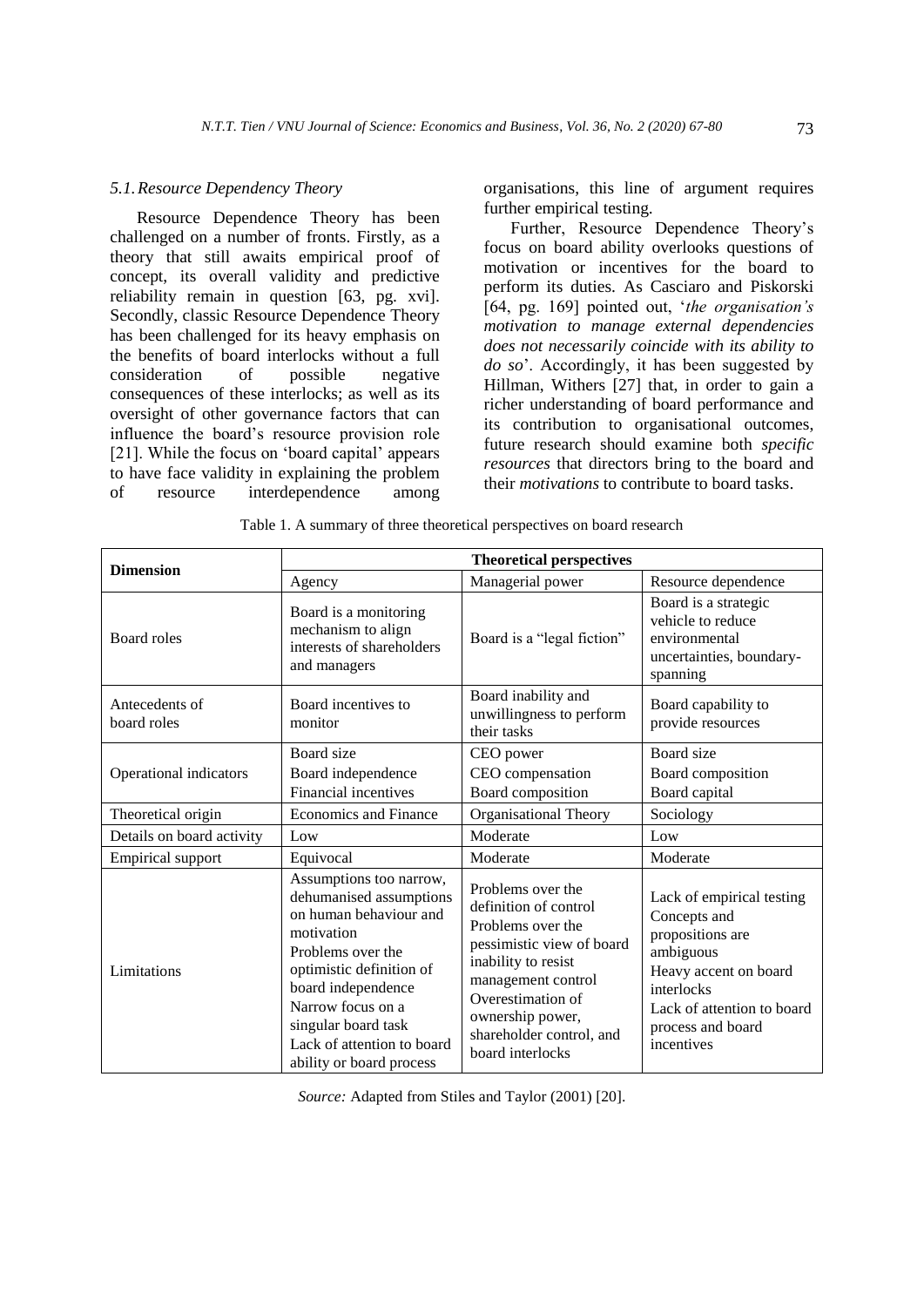## *5.2. Agency Theory*

Agency Theory has been challenged for its limited focus on one board task; that is, monitoring. Observations on board activities show that modern boards perform multiple roles including not only monitoring managers but also supporting them by participating in decision making and providing them with information and resources [65]. Indeed, management-friendly boards have been shown to be more effective and optimal for shareholders' wealth maximisation than boards that monitor and control boards intensively [66].

Agency Theory is also criticised for its simplistic assumptions about human behaviour<br>and motivation. The concept of board motivation. The concept of board independence based on the freedom of material interests is arguably too optimistic [65]. The assumption that independent directors are effective directors is particularly problematic as this over-emphasises the role of outside directors and under-estimates the importance of inside directors in performing board tasks[37].

Lastly, critics question Agency Theorists' tendency to apply a "*box-ticking approach*" to evaluating board effectiveness using only quantifiable measures of board structure such as CEO–chair duality, director compensation package size and configuration, board size, and board independence [67]. It has been argued that the view that board incentives to monitor *per se* can guarantee governance effectiveness and add value to organisational outcomes is questionable as it overlooks other potentially important predictors of board effectiveness and firm performance, such as *board capability* and competence in the form of human and social capital [32], or board *interpersonal behaviours* and processes [68].

#### *5.3. Managerial Power Theory*

Managerial Power Theory also has a number of shortcomings, both conceptual and practical. The first problem lies in its definition of control. Even though the board may be at a disadvantage relative to top managers in having information and knowledge of the firm's business, it still has its primary power in governance terms. Regardless of how many decisions the CEO and managers make, the board still has its control power as long as it can exercise hiring and firing the CEO and the management team [69].

A second limitation of Managerial Power Theory is its pessimistic assumption regarding the board's inability to resist management power such that the board is in no position to challenge management decisions. The assumption of director impotence is challenged by Zeitlin [70] and Scott [71] who argued that equity concentration and board interlocks can help the board to reduce managerial power and resist management control. The other prominent theoretical approaches have also emphasised that *the board is indeed capable of performing its tasks effectively*, is a potentially powerful leadership group within the organisation, and is a key mechanism for concerted action to reduce environmental uncertainties [27, 63].

## **6. Moving Forward: Towards a Multi-Theoretic Approach**

The previous section reasons that none of the three theoretical perspectives analysed are, in and of themselves, capable of providing a thorough explanation of the board–firm performance relationship. Each approach emphasises a singular board role (variously monitoring, supporting or being subservient to management) without taking into account the multiple roles that boards perform simultaneously [24, 35, 72]. Contemporary research on boards and organisational performance suggests the adoption of a more holistic approach informed by multiple theories to better reflect the reality of board capabilities and activities, and to highlight the importance of multiple board characteristics in the process of maximising shareholder value [32]. Such an approach would go some way towards overcoming the limitations of existing theoretical models and propositions.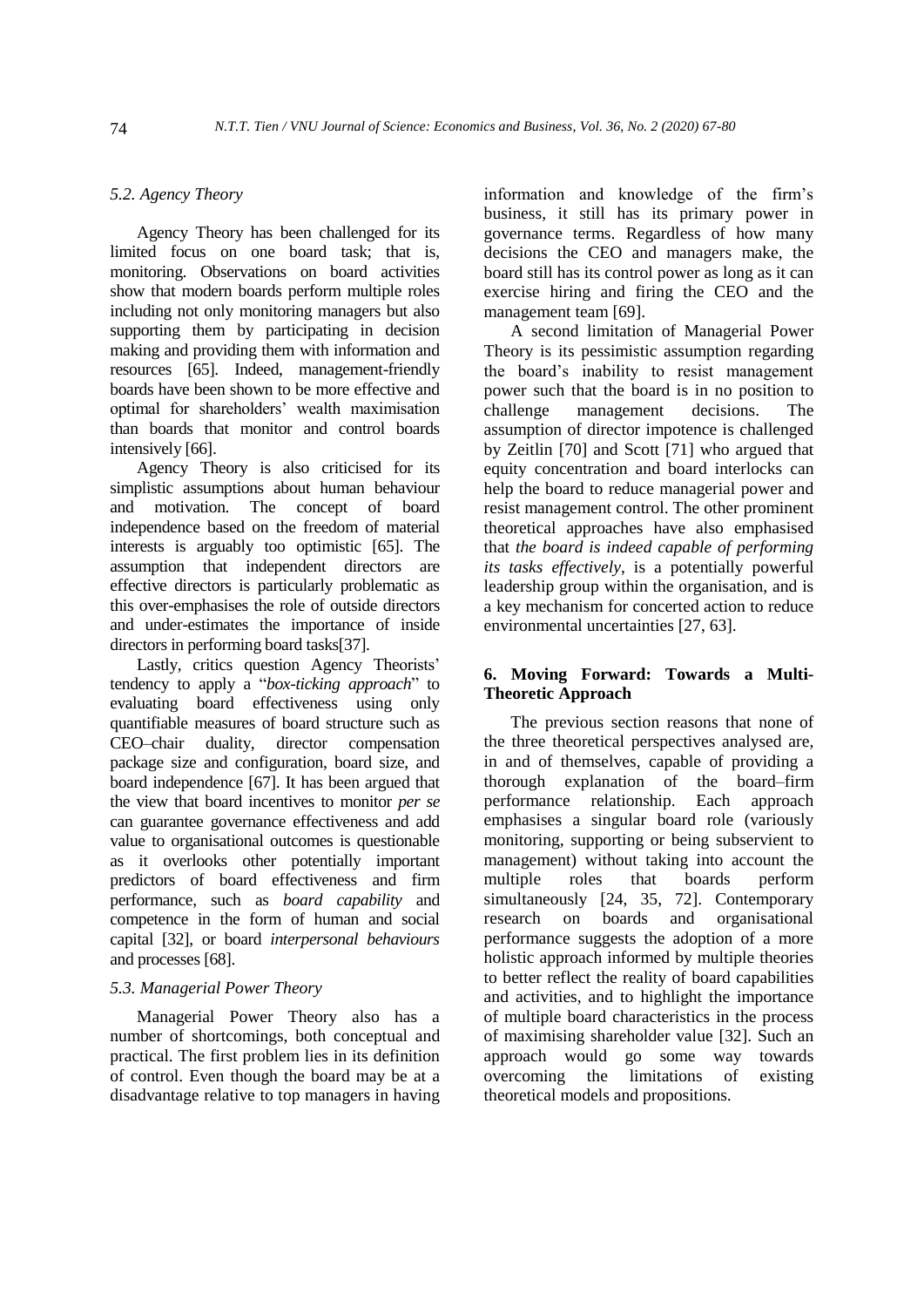Despite their differences, there are also certain areas of synergy and complementarities between the three perspectives [21]. For instance, while Research Dependency Theory operates by viewing the board primarily as an information and resource channel to link the firm with its environments, its failure to recognise the role of the board as an internal control mechanism to reduce agency problems allows scope to combine Resource Dependence Theory and Agency Theory to achieve a more balanced understanding of the board's multiple roles [39]. Further, Resource Dependence Theory identifies the capability of the board to perform its resource provision role, yet it does not consider the motivation of the board to do so, whereas Agency Theory suggests that board incentives are the key to understanding both director and CEO motivation. The integration of Resource Dependence Theory and Agency Theory can thus provide a more nuanced view of what makes the board effective (both capability and incentives), as well as how the board contributes to firm performance (through the roles of monitoring and providing resources) [32].

As we have seen, Agency Theory and Managerial Power Theory share similar assumptions regarding managerial opportunism and risk–aversion although holding different views on whether this opportunism can be avoided. Managerial Power Theory also extends Agency Theory by introducing another type of principal–agent relationship, namely that between shareholders and board members, whereby the board is seen as being predisposed to collude with management rather than serving shareholder interests. Both frameworks see the board as an internal control mechanism (although one that Managerial Power Theory sees as being generally ineffective). While the Managerial Power proposition that the board is merely 'a creature of the CEO' is arguably too pessimistic, it highlights that, at least to some extent, the CEO does have the power to influence board decision making and behaviour. At the same time, the Agency Theory proposition that board incentives to monitor can secure board effectiveness, although perhaps too optimistic, also offers a valid point that sufficient incentives, to some level, can help to balance out this power gap between the CEO and the board, and reduce the vulnerability of the board to CEO power. Thus, the integration of Agency Theory and Managerial Power Theory can may offset these two extreme views of the board - CEO relationship and provide new insights to the same phenomenon in an organisation. Such a combination would reflect more accurately and dynamically how power is played in and around the boardroom [73].

As such, the integration of aspects of the above three theories allows the re-conceptualisation of the board's role in corporate governance and its influence on firm performance. The central proposition here is that the board does indeed occupy a critical place in the organisation. It is one of the most important channels – if not the most important channel – that links the company to its external environment. It is also a mechanism of internal control to protect shareholders' wealth. Agency Theory posits that the board contributes to firm performance by exercising their power to control the CEO's actions. This power derives from the board's legitimate position in the organisation and its *incentives* to perform the supervision task [10]. Resource Dependence Theory recognises the contribution of the board to firm performance through their strategic role to reduce uncertainties between the firm and its external environment. It implies that the board can do so with their *capacity* of providing resources to the CEO [26]. Managerial Power Theory, on the other hand, recognises the *power of the CEO* to manipulate directors and prevent them from being effective monitors [74]. By integrating these insights from Resource Dependence Theory, Agency Theory, and Managerial Power Theory, the complexities of this bidirectional interplay of power, influence, support and cooperation between the board and the CEO and its impact on firm performance can be better understood.

An integrated conceptual approach along these lines arguably affords a more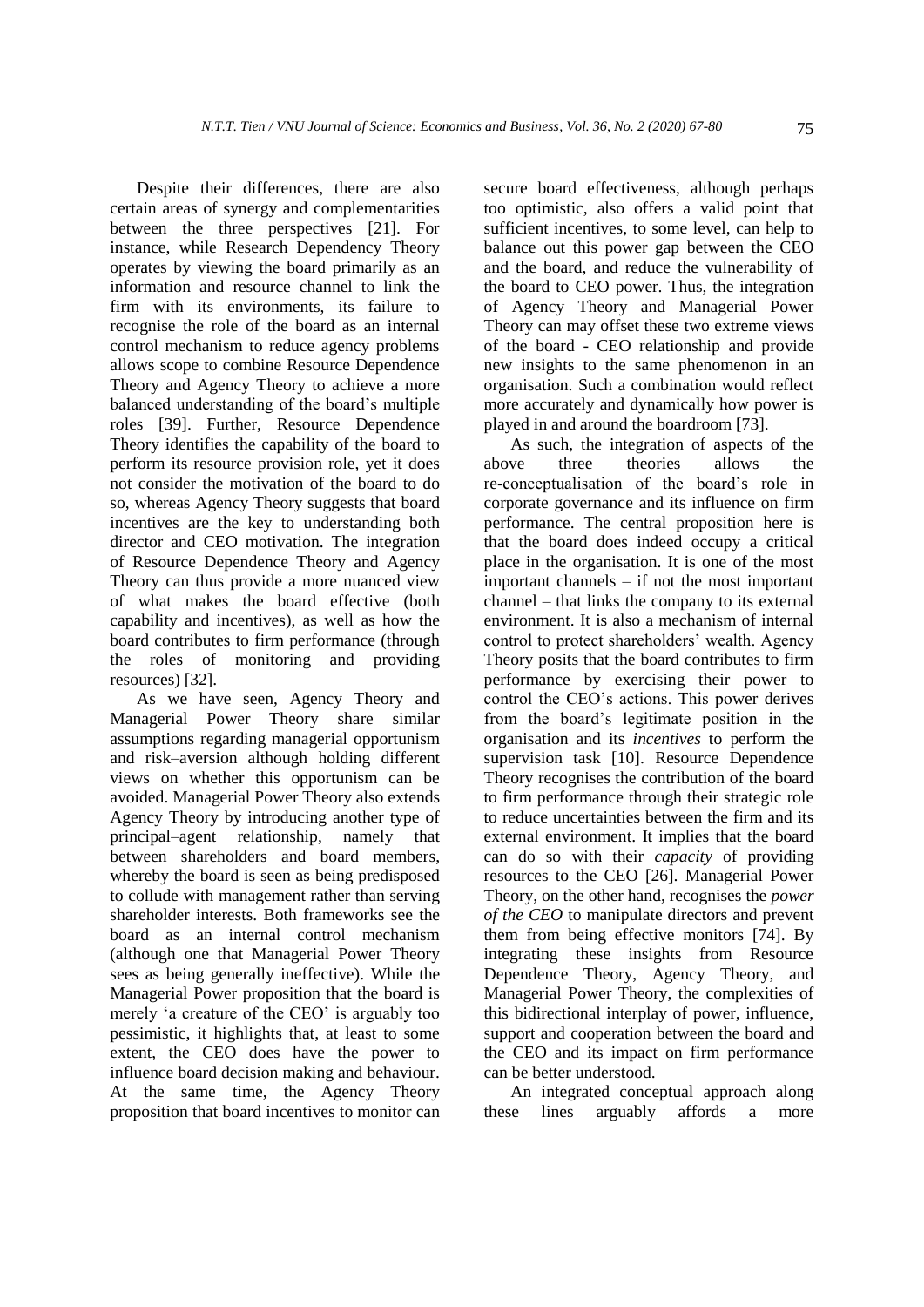sophisticated understanding of the complexity of the board - CEO relationship and how such relationship affects the ability and motivation of the board to make a meaningful impact on firm performance than does each of the constituent theories in isolation. In essence, this approach highlights that the board, via both its capacity to contribute and its incentives to do so, can influence the CEO and be a diligent steward and agent for shareholders through fulfilling its dual tasks of monitoring and resource provision. At the same time, the CEO, given their power, can manipulate the board, influence board decision making, and dampen board task performance. *Board capability, board incentives, and CEO power, as such, are likely to be salient factors in explaining the effectiveness/ineffectiveness of the board, which in turn, affects organisational performance.*

The integration of these three theories provides the foundation for formulating specific propositions concerning how board capital and other characteristics may influence firm performance and how other factors may also come into play. Previous review on the three theories in Section 2, 3 and 4 has provided valuable insights on how future research can combine these three important factors to examine their contribution to firm performance. Specifically, within Resource Dependence Theory, board capability receives reasonable support as a *direct predictor* of firm performance. However, the mixed findings in research framed around Agency Theory and Managerial Power Theory implies that director incentives and CEO power might place significant effects on firm performance, yet their effects might be indirect through other factors, for instance, board capability [32, 62]. *As such, one way to move forward in this path is to examine the direct impact of board capability to firm performance, with two situational (moderating) factors of board incentives and CEO power. Cognitive ability or capability, indicated by a set of human and social capital has been proven to directly predict individual and group performance, whereas extrinsic incentives can complement*  *capability to affect how well individuals or groups utilise their capability to make a difference to performance. Positive incentive effects will only manifest if only individuals or groups are capable of doing their jobs [75]. Similarly, power play among individuals affects the utilisation of capability. In the board context, board capital - as a proxy for their capability, can directly improve firm performance, whereas financial incentives would serve as a motivational factor to encourage directors utilise their knowledge and networks. On the other hand, power play between the CEO and the board might hinder this process of capital utilisation.*

# **7. Conclusion**

Taking a constructively critical approach, this paper has reviewed three main theories that provide insights on the board–firm performance relationship. It is proposed that Agency Theory, Managerial Power Theory, and Resource Dependence Theory offer valuable if somewhat contradictory insights into the board and firm performance relationship. From an Agency Theory perspective, the board of directors plays an important role in serving as an internal control system to monitor and align top managers' actions in the best interests of the principals of the firm. The key factor in board effectiveness is its incentive to monitor. Under Managerial Power Theory, the board is seen as having a purely titular role due to the structural power exercised by the CEO. Resource Dependence Theory focuses on the ability of the board to provide the organisation with information and resources.

Both the strengths and limitations of each theory have been identified by examining their different assumptions, predictions and prescriptions regarding board outlook and actions. Neither board incentives to monitor, board ability to provide resources, or the influence of CEO power per se provide a satisfactory explanation of board effectiveness. Although each framework oversimplifies board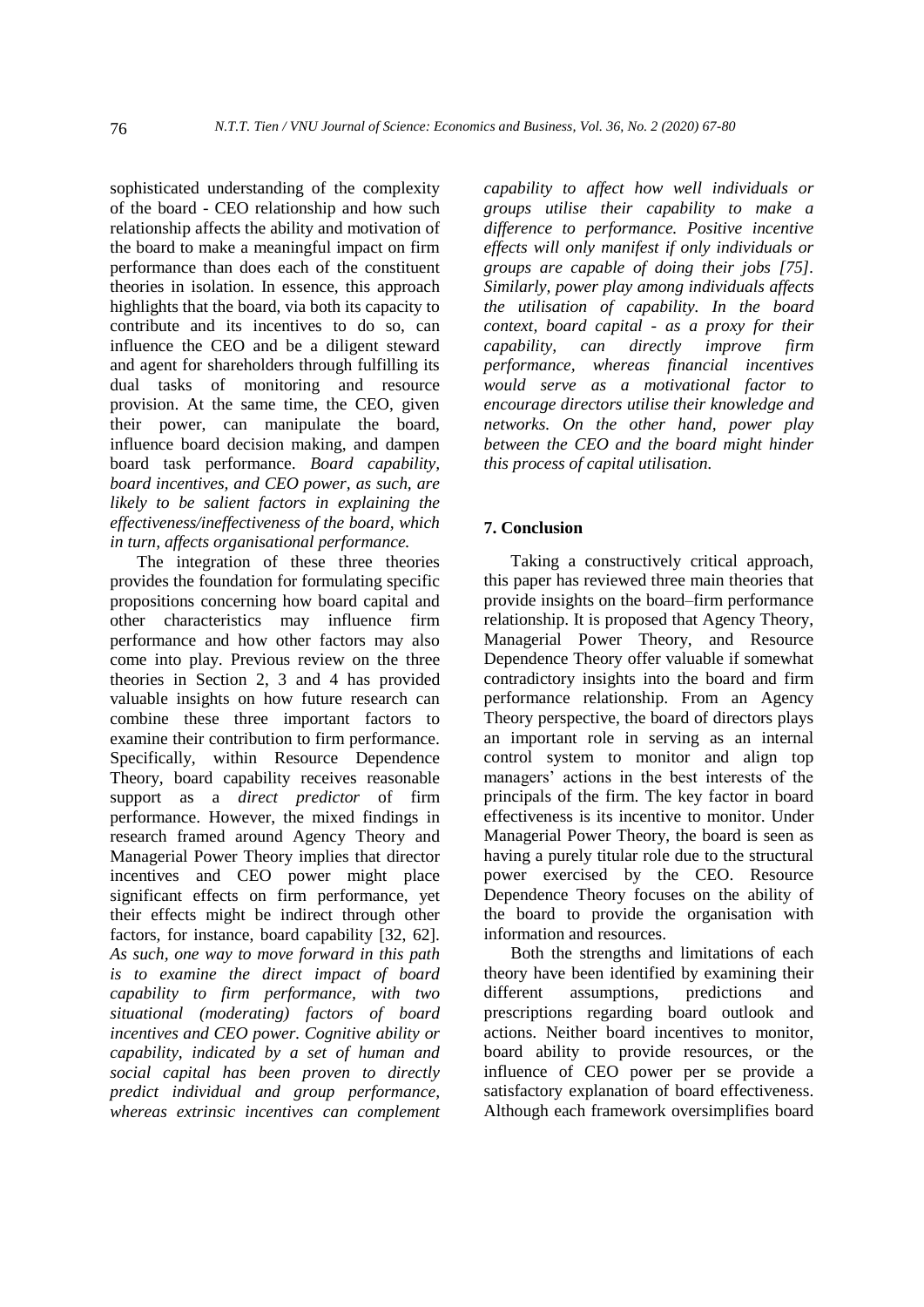roles and the prescribed characteristics of the board to fulfil those roles, because of the extent to which the three theoretical frameworks complement rather than contradict each other, there is merit in adopting a multi-theoretical framework.

On this basis, the most significant contribution of this paper to the literature on board - firm performance relationship in Vietnam and in the world is a proposal of a multi-theoretic approach synthesising Agency Theory, Managerial Power Theory, and Resource Dependence Theory to capture more fully the complexity of the board-firm performance relationship; an approach centring on the triangulation of governance relationships between shareholders, the board, and the CEO. Specifically, this approach helps to identify three important firm-level factors that can explain board effectiveness/ineffectiveness, including board capability, board incentives, and CEO power. It also enables us to consider more precisely the importance of each factor, as well as how the three interact with each other to influence firm performance. Specifically, an effective board has three key attributes: i) strong human and social capital as a proxy for board's capability to perform critical tasks, ii) high motivation to be a steward of shareholders, and iii) strong capability to deal with a powerful CEO. By incorporating these three attributes to improve our understanding of how the board contributes to firm performance, it is expected to highlight both the relative influence of board inputs and decisional processes by which inputs are utilised.

#### **References**

- [1] A. Minichilli, A. Zattoni, S. Nielsen, M. Huse, "Board task performance: An exploration of micro- and macro-level determinants of board effectiveness", Journal of Organizational Behavior 33(2) (2012) 193-215.
- [2] J. Johnson, C. Daily, A.E. Ellstrand, "Boards of directors: A review and research agenda", Journal of Management 22(3) (1996) 409-38.
- [3] T.H.L. Tran, D. Holloway, "Developments in corporate governance: the case of Vietnam", Corporate Ownership and Control 11(3) (2014) 219-30.
- [4] N. Pham, K. Oh, R. Pech, "Mergers and acquisitions: CEO duality, operating performance and stock returns in Vietnam", Pacific-Basin Finance Journal 35 (2015) 298-316.
- [5] T. Pham Hanh Song, T. Nguyen Duy, "Debt financing and firm performance: The moderating role of board independence", Journal of General Management 45(3) (2020) 51-141.
- [6] D. Hung Ngoc, P. Cuong Duc, N. Thang Xuan, N. Hoa Thi Thanh, "Effects of Corporate Governance and Earning Quality on Listed Vietnamese Firm Value", Journal of Asian Finance Economics and Business 7(4) (2020) 71-80.
- [7] M.C. Vu, T.T. Phan, N.T. Le, "Relationship between board ownership structure and firm financial performance in transitional economy: The case of Vietnam", Research in International Business and Finance 45 (2018) 28-512.
- [8] A.D. Pham, A.T. Hoang (Editors), "Does female representation on board improve firm performance? A case study of non-financial corporations in Vietnam", International Econometric Conference of Vietnam, Springer, 2019.
- [9] T. Nguyen, A. Nguyen, S. Locke, K. Reddy, "Does the human capital of board directors add value to firms? Evidence from an Asian market", Cogent Economics & Finance. 5(1) (2017) 1385439.
- [10] M. Jensen, W. Meckling, "Theory of the firm: Managerial behavior, agency costs, and ownership structure", Journal of Financial Economics 3 (1976) 60-305.
- [11] N. My Tran, A. Jorissen, W. Nonneman, "Do OECD-type governance principles have economic value for Vietnamese firms at IPO?", Corp Gov. 26(1) (2018) 58-79.
- [12] H.S.T. Pham, D.T. Nguyen, "The effects of corporate governance mechanisms on the financial leverage-profitability relation Evidence from Vietnam", Management Research Review 43(4) (2019) 387-409.
- [13] T.T.M. Nguyen, E. Evans, M. Lu, "Independent directors, ownership concentration and firm performance in listed companies: Evidence from Vietnam", Pacific Accounting Review 29(2) (2017) 204-26.
- [14] D.H. Vo, T.M. Nguyen, "The impact of corporate governance on firm performance: Empirical study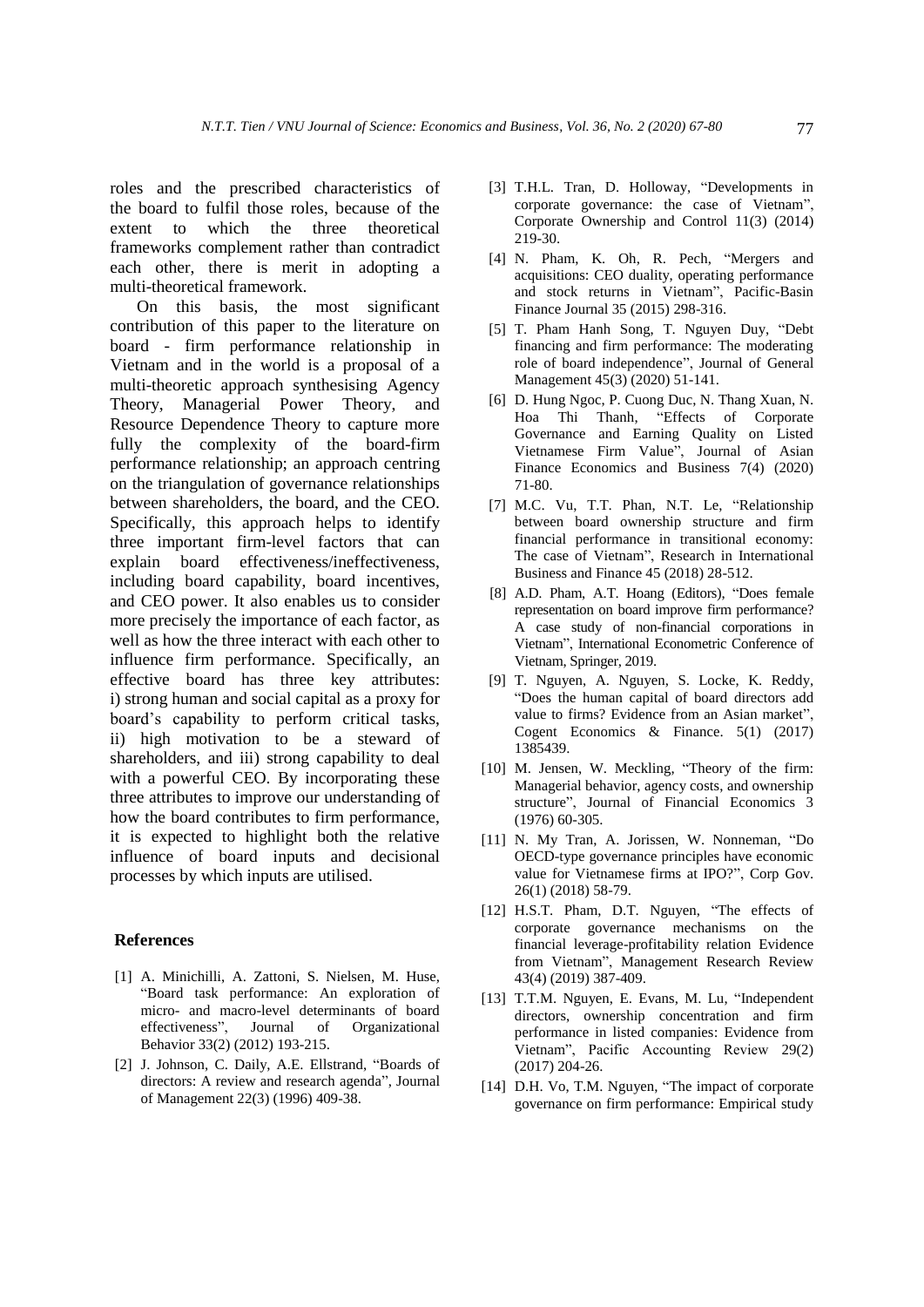in Vietnam", International Journal of Economics and Finance 6(6) (2014) 1-13.

- [15] S.H. Do, J.W. Lee, "Corporate Governance and Bank Performance: Empirical Evidence from Vietnamese Listed Banks", Journal of Economics Studies 38(1) (2020) 29-53.
- [16] D. Vo, T. Phan, "Corporate governance and firm performance: Empirical evidence from Vietnam", Journal of Economic Development 7(1) (2013) 62-78.
- [17] P. Trang Thi Kieu, "Research on the relationship between corporate governance and firm performance: Empirical evidence from companies listed on the stock exchange in Vietnam", International Journal of Management and Applied Research 3(4) (2016) 172-83.
- [18] N.T. Huyen, Boardroom gender diversity does it matter for firm performance? Evidence from VietNam listed companies: International University-HCMC, 2017.
- [19] T. Nguyen, S. Locke, K. Reddy, "Does boardroom gender diversity matter? Evidence from a transitional economy", International Review of Economics & Finance 37 (2015)  $184-202.$ <br>[20] N. Ko
- Korac-Kakabadse, A.K. Kakabadse, A. Kouzmin, "Board governance and company performance: any correlations?", Corporate Governance 1(1) (2001) 24-30.
- [21] P. Stiles, B. Taylor, Boards at work, New York: Oxford University Press Inc., 2001.
- [22] D. Finegold, G.S. Benson, D. Hecht, "Corporate boards and company performance: review of research in light of recent reforms", Corporate Governance: An International Review 15(5) (2007) 865-78.
- [23] R. Adams, B. Hermalin, M. Weisbach, "The role of boards of directors in corporate governance: A conceptual framework and survey", Journal of Economic Literature 48(1) (2010) 58-107.
- [24] B.K. Boyd, K.T. Haynes, F. Zona, "Dimensions of CEO-Board Relations", Journal of Management Studies 48(8) (2011) 1892-923.
- [25] S. Young, V. Thyil, "A holistic model of corporate governance: A new research<br>framework", Corporate Governance: The Corporate Governance: The International Journal of Business in Society 8(1) (2008) 94-108.
- [26] J. Pfeffer, G. Salancik, The external control of organization: A resource-dependence perspective: New York: Harper & Row, 1978.
- [27] A. Hillman, M. Withers, B. Collins, "Resource Dependence Theory: A Review", Journal of Management 35(6) (2009) 27-1404.
- [28] K.G. Provan, J.M. Beyer, C. Kruytbosch, "Environmental linkages and power in resource-dependence relations between organizations", Administrative Science Quarterly, 1980, pp. 200-25.
- [29] R.H. Lester, A. Hillman, A. Zardkoohi, Cannella AA, "Former government officials as outsider directors: The role of human and social capital", Academy of Management Journal 51(5) (2008) 999-1013.
- [30] G.S. Becker, Human Capital: A theoretical and empirical analysis, with special reference to education, New York: National Bureau of Economic Research, 1964.
- [31] B. Piazza-Georgi, "The role of human and social capital in growth: Extending our understanding", Cambridge Journal of Economics 26(4) (2002) 461-79.
- [32] A. Hillman, T. Dalziel, "Boards of directors and firm performance: Integrating Agency and Resource Dependence Perspectives", Academy of Management Review 28(3) (2003) 383-96.
- [33] M.S. Mizruchi, "Galaskiewicz. Networks of Interorganizational relations", Sociological Methods and Research 22(1) (1993) 46-70.
- [34] J. Pfeffer, "Size and Composition of Corporate Boards of Directors: The Organization and its Environment", Administrative Science Quarterly 17(2) (1972) 218-28.
- [35] D.T. Dalton, C.M. Daily, A.E. Ellstrand, J.L. Johnson, "Meta-analytic reviews of board composition, leadership structure, and financial performance", Strategic Management Journal 19(3) (1998) 269.
- [36] S.T. Certo, C.M. Daily, C.M. Dalton, "Signaling firm value through board structure: An investigation of initial public of offerings", Entrepreneurship Theory and Practice 26 (2001) 33-50.
- [37] A. Hillman, A.A. Cannella, R.L. Paetzold, "The Resource Dependence Role of Corporate Directors: Strategic Adaptation of Board Composition in Response to Environmental Change", Journal of Management Studies 37(2) (2000) 56-235.
- [38] T. Dalziel, R.J. Gentry, M. Bowerman, "An Integrated Agency-Resource Dependence View of the Influence of Directors' Human and Relational Capital on Firms' R&D Spending", Journal of Management Studies 48(6) (2011) 42-1217.
- [39] K. Eisenhardt, "Agency Theory: An Assessment and Review", Academy of Management Review 14(1) (1989) 57-74.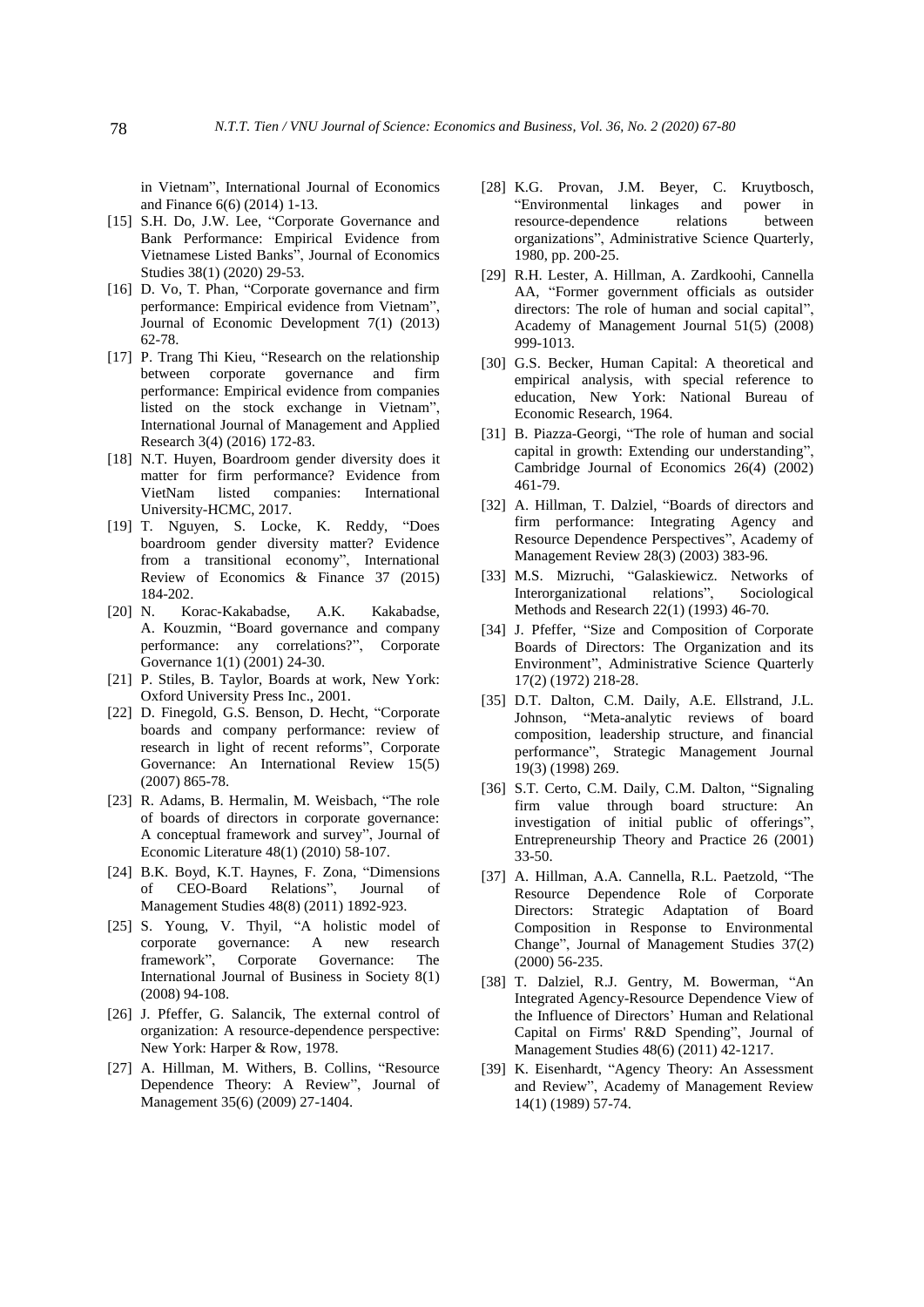- [40] E. Fama, M. Jensen, "Separation of ownership and control", Journal of Law and Economics 26 (1983) 301-25.
- [41] ASX Corporate Governance Council. Corporate Governance Principles and Recommendations, In: Council ACG, editor, 3rd ed, Australia: Australian Securities Exchange, 2014.
- [42] N. Minow, K. Bingham, The ideal board in corporate governance, Cambridge: Blackwell Publishers, 1995.
- [43] R.C. Anderson, D.M. Reeb, "Board composition: Balancing family influence in S&P 500 firms", Administrative Science Quarterly 49(2) (2004) 209-37.
- [44] B.D. Baysinger, H.N. Butler, "Corporate Governance and the Board of Directors: Performance Effects of Changes in Board Composition", Journal of Law, Economics and Organization 1(1) (1985) 101-24.
- [45] P. Mallette, K.L. Fowler, "Effects of board composition and stock ownership on the adoption of "poison pills", Academy of Management Journal 35(5) (1992) 35-1010.
- [46] S. Finkelstein, A.C. Mooney, "Not the usual suspects: How to use board process to make boards better", Academy of Management Executive 17(2) (2003) 13-101.
- [47] A. Capezio, J. Shields, M. O'Donnell, "Too Good to be True: Board Structural Independence as a Moderator of CEO Pay-for-Firm-Performance", Journal of Management Studies 48(3) (2011) 487-513.
- [48] C.M. Daily, D.R. Dalton, "CEO and Board Chair Roles Held Jointly or Separately: Much Ado About Nothing?", Academy of Management Executive 11(3) (1997) 11-20.
- [49] R. Krause, M. Semadeni, A.A. Cannella, "CEO Duality: A Review and Research Agenda", Journal of Management 40(1) (2014) 86-256.
- [50] J.D. Westphal, "Board games: How CEOs adapt to increases in structural board independence from management", Administrative Science Quarterly, 1998, pp. 511-37.
- [51] J. Lorsch, E. MacIver, Pawns or Potentates: The Reality of America's Corporate Boards, Boston: Harvard Business School Press, 1989.
- [52] M.L. Mace, Directors: Myth and Reality, Boston: Harvard Business School Press, 1971.
- [53] L.A. Bebchuk, J.M. Fried, "Pay Without Performance: Overview of the Issues", Journal of Applied Corporate Finance 17(4) (2005) 8-23.
- [54] S. Finkelstein, "Power in top management teams: Dimensions, measurement, and validation",

Academy of Management Journal 35(3) (1992) 505-38.

- [55] M. van Essen, J. Otten, E.J. Carberry, "Assessing Managerial Power Theory: A Meta-Analytic Approach to Understanding the Determinants of CEO Compensation", Journal of Management, 2012.
- [56] D. Nasaw, "Opening the board: The fight is on to determine who will guide the selection of directors in the future", Wall Street Journal 2003 October 27.
- [57] I.E. Brick, O. Palmon, J.K. Wald, "CEO compensation, director compensation, and firm performance: evidence of cronyism?", Journal of Corporate Finance 12(3) (2006) 403-23.
- [58] B.G. Main, C. O'Reilly, J. Wade, "The CEO, the board of directors and executive compensation: Economic and psychological perspectives", Industrial and Corporate Change 4(2) (1995) 293-332.
- [59] C.M. Daily, J.L. Johnson, "Sources of CEO Power and Firm Financial Performance: A Longitudinal Assessment", Journal of Management 23(2) (1997) 97-117.
- [60] G.L. Adams, Power plays: A longitudinal examination of CEO/BOD power circulation and its impact on organizational performance [3156052], United States - Florida: The Florida State University, 2004.
- [61] K.T. Haynes, A. Hillman, "The effect of board capital and CEO power on strategic change", Strategic Management Journal 31(11) (2010) 1145-63.
- [62] H.L. Chen, "Board Capital, CEO Power and R&D Investment in Electronics Firms", Corporate Governance: An International Review 22(5) (2014) 422-36.
- [63] J. Pfeffer, G.R. Salancik, The external control of organizations: A resource dependence perspective: Stanford University Press, 2003.
- [64] T. Casciaro, Piskorski MJ, "Power Imbalance, Mutual Dependence, and Constraint Absorption: A Closer Look at Resource Dependence Theory", Administrative Science Quarterly 50(2) (2005) 167-99.
- [65] J.R. Macey, Corporate Governance: Promises Kept, Promises Broken, USA: Princeton University Press, 2008.
- [66] R. Adams, D. Ferreira, "A Theory of Friendly Boards", The Journal of Finance 62(1) (2007) 50-217.
- [67] F. Neubauer, A. Demb, Corporate Governance-A Burning Issue, The Legitimate Corporation Essential Readings in Business Ethics &